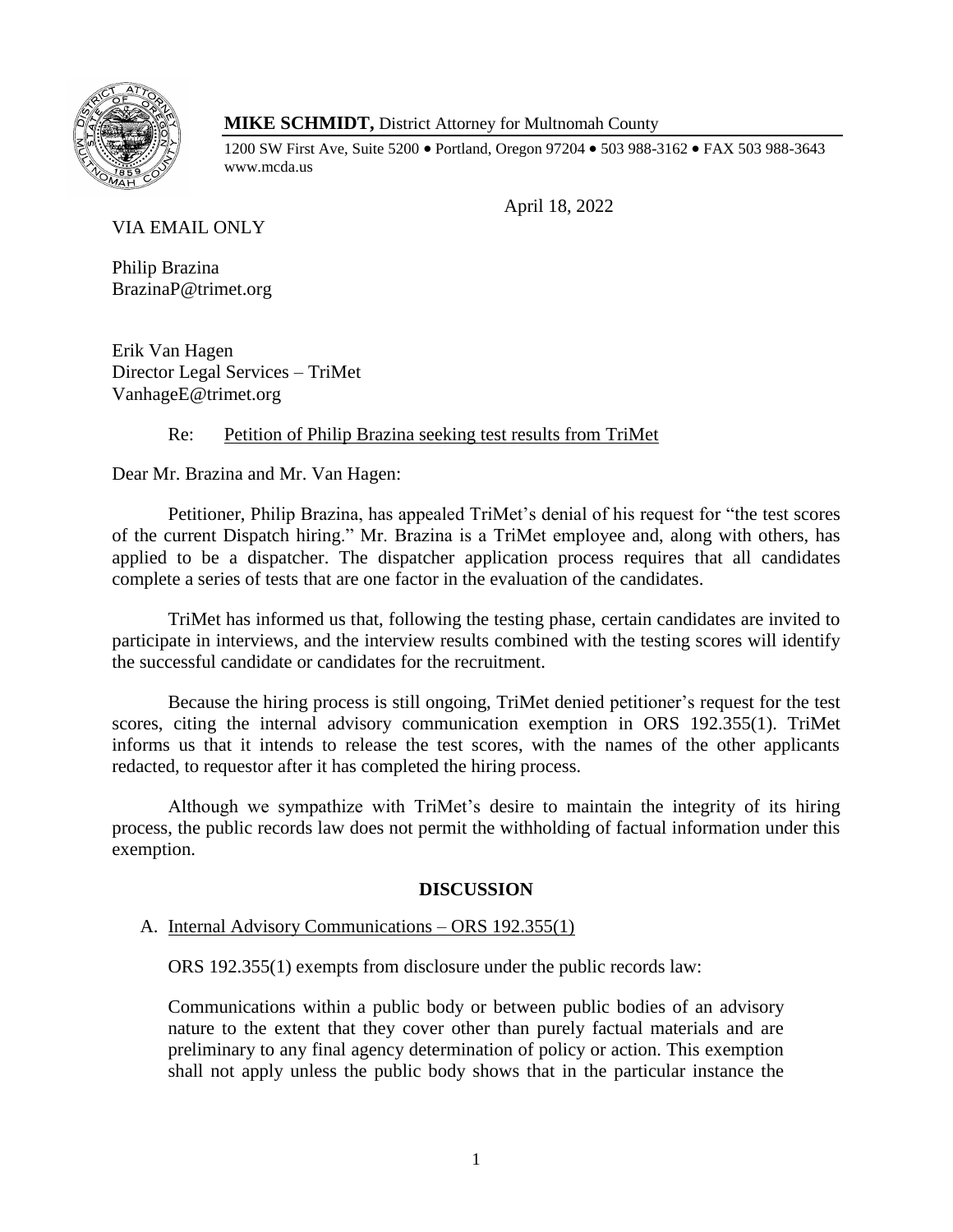Page 2 April 18, 2022 Petition of Philip Brazina

> public interest in encouraging frank communication between officials and employees of public bodies clearly outweighs the public interest in disclosure.

Although there are many elements a public body must meet to defend a claim of exemption under this section, the only one relevant to our discussion is that the exemption only applies to non-factual materials.

The record provided to us for review contains the names of the applicants, their raw scores in four different tests, and then some calculations drawn from those raw scores (percentile and weighted percentile rank). One of the tests interprets those raw scores as "highly proficient" "proficient" and "not proficient" in a way that seems directly tied to numerical cutoffs in the raw score. There is also a "notes" column. Of these, only "notes" is non-factual and, in this instance, they are so trivial that they are unquestionably not "frank communication."

TriMet argues that it is not proper to release these records at this time because, a candidate with information about the test results would gain insight into their standing relative to other candidates as they prepare for interviews. True though this may be, there is no public interest or general fairness component to analysis under this exemption. So too with TriMet's argument that disclosing the weighting that TriMet places on each of the four tests would unfairly advantage petitioner.

TriMet further argues that the public records law contains a general preference for allowing pending or in progress matters to reach finality prior to release. In support of this TriMet points to six different records exemptions that do exempt material, but only until the conclusion of the relevant proceeding or process. This is true as to those specific exemptions, but neither the text of ORS 192.355(1) nor the opinions interpreting it contain any similar limitation. Indeed, as to ORS 192.355(1) specifically, the Attorney General has written:

Public bodies sometimes mistakenly take the view that preliminary reports or recommendations may be withheld simply because they have not been reviewed or finalized. However, drafts or incomplete records are not inherently exempt from disclosure.

#### PUBLIC RECORDS MANUAL (2019) at 87.

Lastly, TriMet argues that the score table ranks candidates and thereby is a non-factual interpretation and analysis of test scores. We disagree. The factual material in this record permits the reader to perform precisely the analysis TriMet describes. But the data itself is not analysis, it is data. To the extent that TriMet is arguing that having sorted the raw data from highest to lowest represents "analysis" it is such a trivial analysis that it cannot be considered "frank communication" within the meaning of this section.

Because all the information in the record submitted to us is factual, or so innocuous as to be irrelevant, TriMet has not met its burden of establishing that ORS 192.355(1) exempts the material from disclosure.